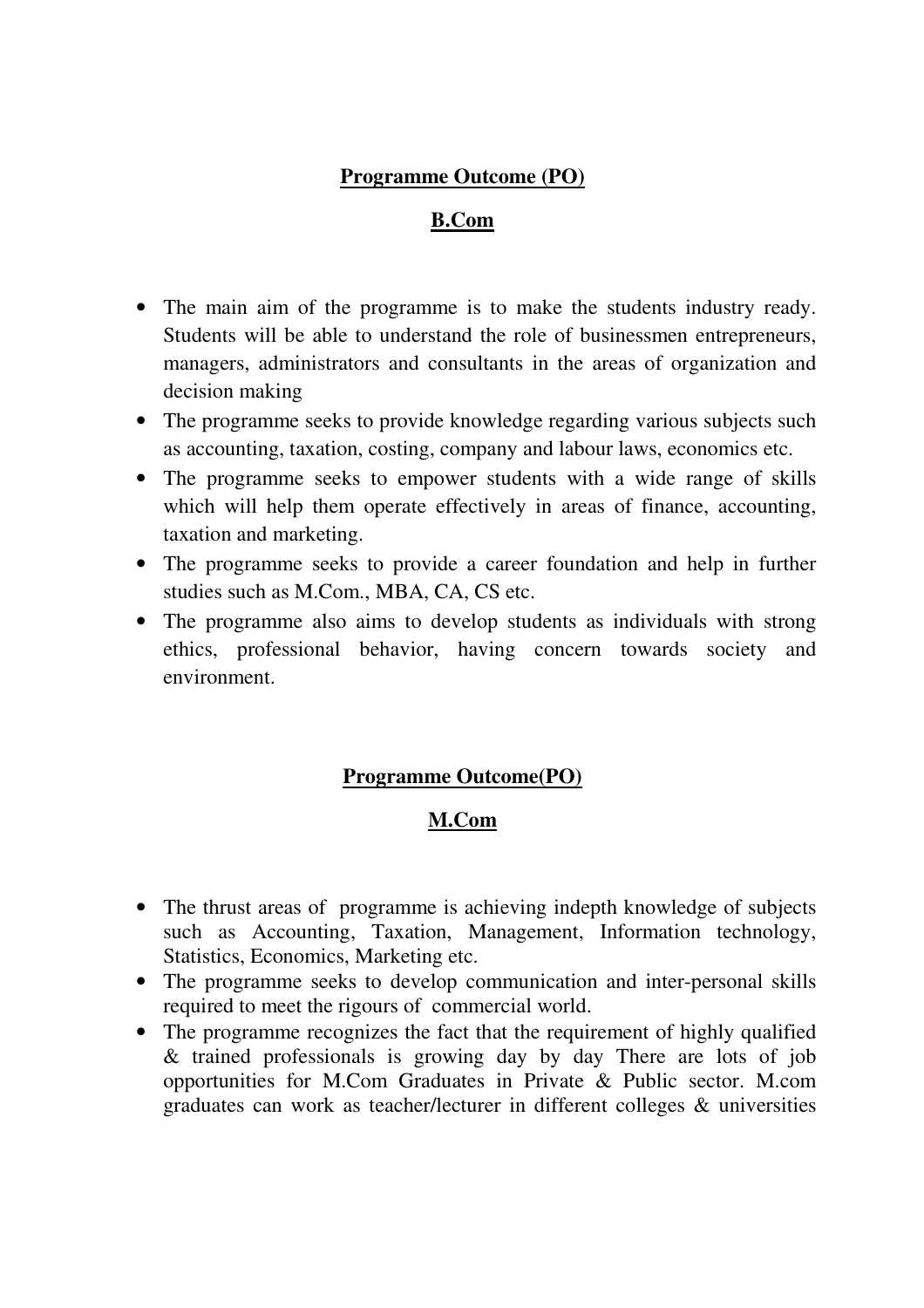after clearing NET in Commerce. The programme seeks to train and equip the PG students to meet the challenges of Business world.

- This programme serves as a basis for higher studies & research in the field like M.Phil& Ph.D degree in Commerce.
- The programme also seeks to develop logical thinking, personality development, ethical behavior and respect for community and environment.

## **Programme Specific Outcome (PSO)**

#### **B.Com (Insurance and Risk Management)**

- Its aim is to help the students to familiarize with concepts of Marine Insurance and Fire Insurance, role of insurance in economic development, risk covers, Life Insurance Corporation etc.
- The scope of Insurance and Risk Management is tremendous in business world. This specialization will help the students to get a competitive edge in terms of job opportunities in other organizations as well as sphere of being self employed.

## **B.Com (Company Law and Industrial Law)**

- It aims to familiarize and provide in depth knowledge to students with regards to concepts of Memorandum of Association, Articles of Association, Prospectus, Statutory meetings, winding up of company etc.
- It also seeks to familiarize the students with provisions relating to Factories Act, Industrial Disputes Act, Trade Union Act, Employee State Insurance Act, Employee Compensation Act, Payment of Wages Act etc.
- To provide job opportunities and equip the students with skills to deal with HR related issues in organizations .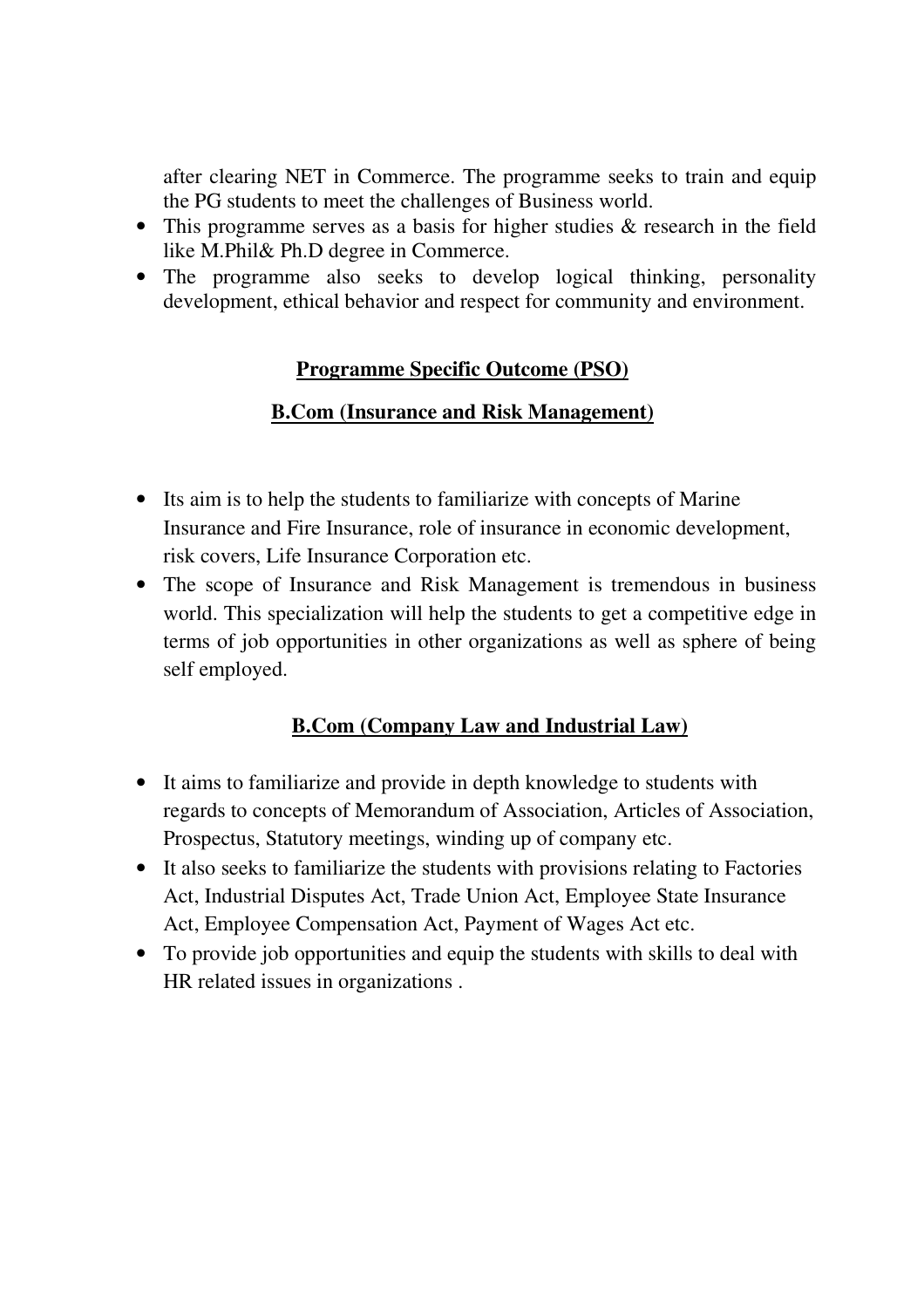## **M.Com (Marketing)**

- B.Com programme with marketing specialisation will help the students to improve their skills of managing the marketing function & build specialists with in depth knowledge of their elected area.
- Students will be trained such that they will be able to carry out the marketing activities of a company or organisation.
- The main areas covered under this specialised programme are the four P's of Marketing,- product, place, price and promotion and various issues related to the same such as branding packaging , product life cycle, pricing strategies, advertising, personal selling, sales promotion, consumer behavior, marketing channels , International marketing and emerging trends in marketing.

| S.No. | <b>Course Code</b> | <b>Course Name</b>         | <b>Course outcome</b>            |  |
|-------|--------------------|----------------------------|----------------------------------|--|
| 1.    | <b>BCOM-101</b>    | <b>Business</b>            | The objective of the course is   |  |
|       |                    | Communication              | to build effective business      |  |
|       |                    |                            | communication skills among       |  |
|       |                    |                            | the students.                    |  |
| 2.    | <b>BCOM-102</b>    | Financial                  | The objective of the course is   |  |
|       |                    | Accounting                 | to impart basic accounting       |  |
|       |                    |                            | knowledge as applicable          |  |
| 3.    | <b>BCOM-103</b>    | <b>Business Regulatory</b> | The objective of the course is   |  |
|       |                    | Framework                  | to impart a brief idea about the |  |
|       |                    |                            | framework of Indian Business     |  |
|       |                    |                            | laws.                            |  |
| 4.    | <b>BCOM-104</b>    | <b>Business Statistics</b> | The purpose of the paper is to   |  |
|       |                    |                            | inculcate tabulative and         |  |
|       |                    |                            | analytical ability among the     |  |
|       |                    |                            | students                         |  |
| 5.    | <b>BCOM-105</b>    | <b>Business Economics</b>  | This course is meant to          |  |
|       |                    |                            | acquaint the students with the   |  |
|       |                    |                            | principles of business           |  |
|       |                    |                            | economics as are applicable in   |  |
|       |                    |                            | business                         |  |
| 6.    | <b>BCOM-106</b>    | Indian Economy             | This course is meant to          |  |
|       |                    |                            | acquaint the students with the   |  |
|       |                    |                            | structure and features of Indian |  |

**Course Outcome (B.Com)**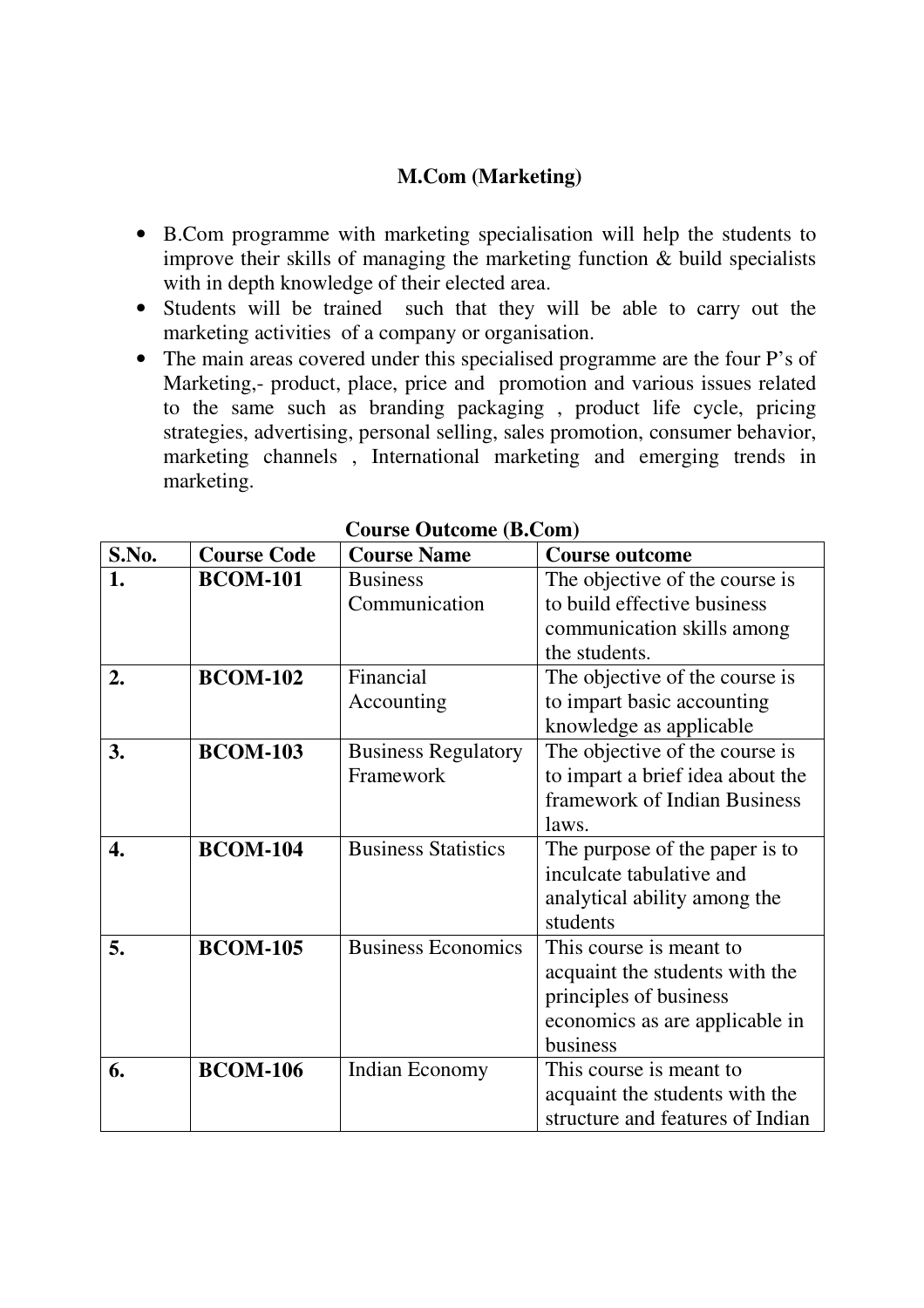|     |                 |                         | economy, its problems, plans                         |  |
|-----|-----------------|-------------------------|------------------------------------------------------|--|
|     |                 |                         | and future prospects.                                |  |
| 7.  | <b>BCOM-201</b> | <b>Business Finance</b> | The objective of this course is                      |  |
|     |                 |                         | to help the students understand                      |  |
|     |                 |                         | the conceptual framework of                          |  |
|     |                 |                         | business finance                                     |  |
| 8.  | <b>BCOM-202</b> | <b>Cost Accounting</b>  | This course exposes the                              |  |
|     |                 |                         | students to the basic concepts                       |  |
|     |                 |                         | and tools used in cost                               |  |
|     |                 |                         | accounting.                                          |  |
| 9.  | <b>BCOM-203</b> | <b>Business</b>         | This course familiarizes the                         |  |
|     |                 | Organization and        | students with the basics and                         |  |
|     |                 | Management              | principles of management                             |  |
| 10. | <b>BCOM-204</b> | Income Tax Law and      | It enables the students to know                      |  |
|     |                 | Account                 | the basics of Income tax Act<br>and its implications |  |
|     |                 |                         |                                                      |  |
| 11. | <b>BCOM-205</b> | Money and Financial     | This course exposes the                              |  |
|     |                 | System                  | students to the workings of                          |  |
|     |                 |                         | money and financial system                           |  |
|     |                 |                         | prevailing in India                                  |  |
| 12. | <b>BCOM-206</b> | <b>Business</b>         | This course aims at acquainting                      |  |
|     |                 | Environment             | the students with the emerging                       |  |
|     |                 |                         | issues in business at national                       |  |
|     |                 |                         | and international level in the                       |  |
|     |                 |                         | light of policies of                                 |  |
|     |                 |                         | globalization and liberalization                     |  |
| 13. | <b>BCOM-301</b> | Auditing                | This course aims at imparting                        |  |
|     |                 |                         | the knowledge of the principles                      |  |
|     |                 |                         | and methods of auditing and                          |  |
|     |                 |                         | their applications                                   |  |
| 14. | <b>BCOM-302</b> | Corporate accounts      | This course enables the                              |  |
|     |                 |                         | students to develop awareness                        |  |
|     |                 |                         | about corporate accounting in                        |  |
|     |                 |                         | conformity with the provisions                       |  |
|     |                 |                         | of companies Act                                     |  |
| 15. | <b>BCOM-303</b> | <b>Human Resource</b>   | It aims to acquaint the students                     |  |
|     |                 | Management              | with various aspects of                              |  |
|     |                 |                         | management of human                                  |  |
|     |                 |                         | Resource and its applications                        |  |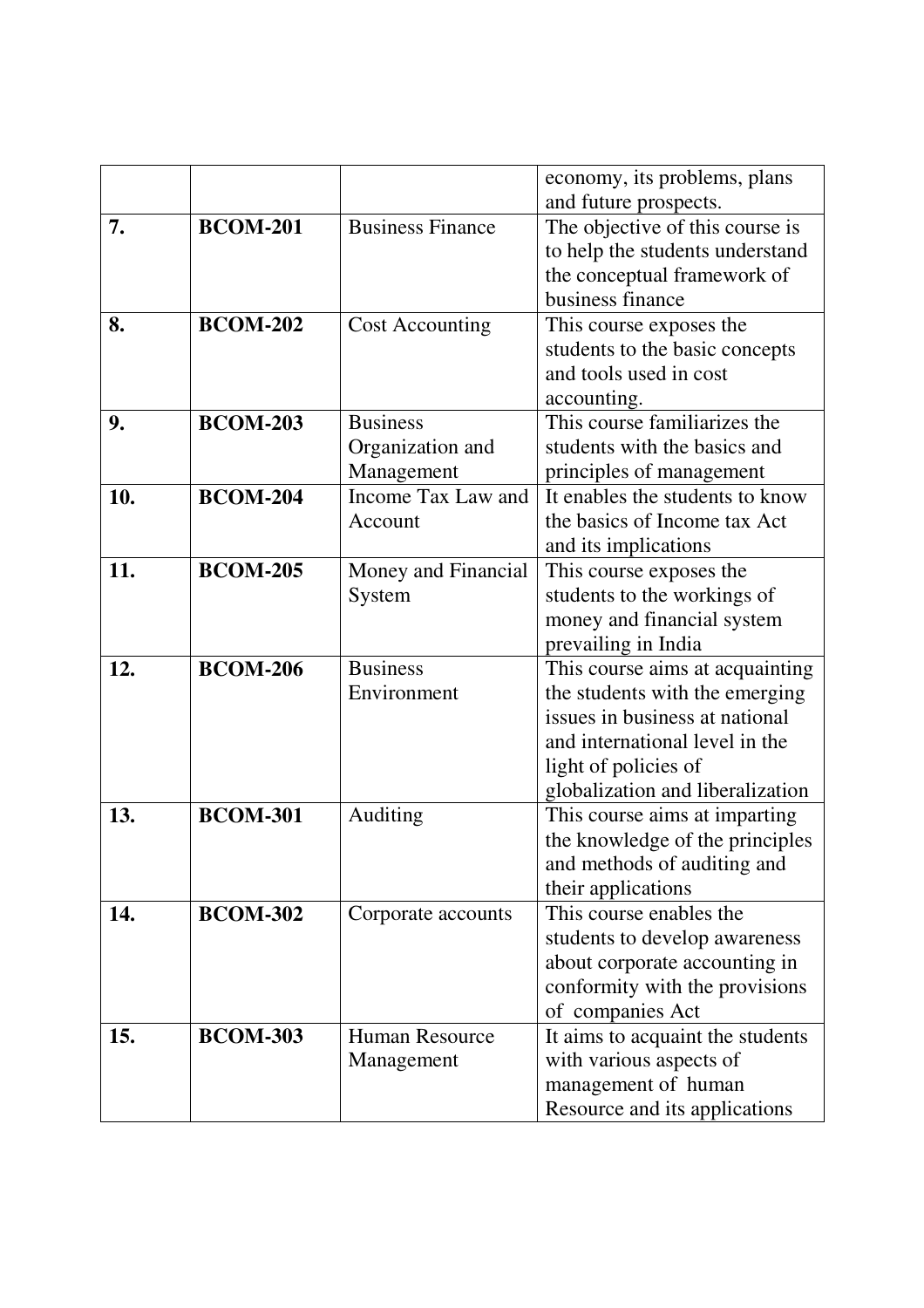| 16. | <b>BCOM-304</b> | Marketing                   | The objective of this course is  |
|-----|-----------------|-----------------------------|----------------------------------|
|     |                 | Management                  | to help the students to          |
|     |                 |                             | understand the concept of        |
|     |                 |                             | marketing and its applications   |
| 17. | <b>BCOM-305</b> | Principles and              | To enable the students to        |
|     |                 | Practice of life and        | acquire knowledge about basics   |
|     |                 | property insurance          | of Insurance. To familiarize     |
|     |                 |                             | the students with the modern     |
|     |                 |                             | trends in Insurance.             |
| 18. | <b>BCOM-306</b> | Insurance law,              | To familiarize the students with |
|     |                 | Salesmanship and            | certain statutes concerning      |
|     |                 | risk management             | insurance and management of      |
|     |                 |                             | risk                             |
| 19. | <b>BCOM-309</b> | Company Law and             | To familiarize the students with |
|     |                 | <b>Secretarial Practice</b> | corporate law and to make        |
|     |                 |                             | them aware of the Importance     |
|     |                 |                             | of corporate governance in the   |
|     |                 |                             | management of organizations.     |
| 20. | <b>BCOM-310</b> | Industrial and              | To enable the students to        |
|     |                 | Labour law                  | acquire knowledge about          |
|     |                 |                             | industrial and labour laws.      |

# **Course Outcome (M.Com)**

| S.No.        | <b>Course Code</b> | <b>Course Name</b>       | <b>Course outcome</b>           |  |
|--------------|--------------------|--------------------------|---------------------------------|--|
| 1.           | <b>MCOM-101</b>    | Accounting for           | The objective of this course is |  |
|              |                    | Managerial               | to acquaint the students with   |  |
|              |                    | Decisions                | the accounting concepts, tools  |  |
|              |                    |                          | and techniques of managerial    |  |
|              |                    |                          | decisions                       |  |
| $\mathbf{2}$ | <b>MCOM-102</b>    | <b>Advanced Business</b> | The objective of this course is |  |
|              |                    | Economics                | to develop ability to apply the |  |
|              |                    |                          | concepts tools and techniques   |  |
|              |                    |                          | of economics in analyzing and   |  |
|              |                    |                          | interpreting business decisions |  |
| 3.           | <b>MCOM-103</b>    | <b>Business</b>          | The objective is to impart a    |  |
|              |                    | Management               | basic understanding of          |  |
|              |                    |                          | management its functions and    |  |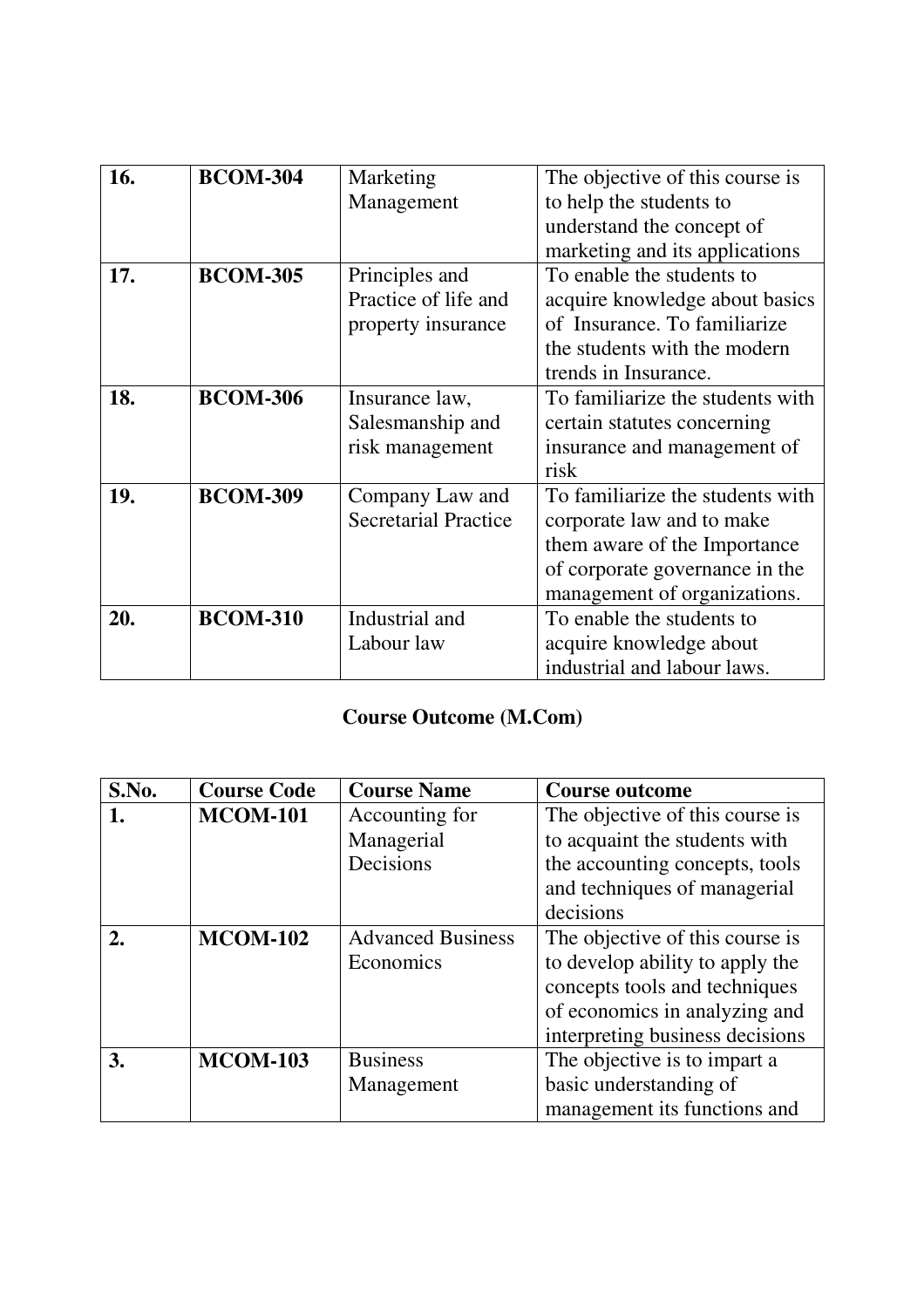|    |                 |                             | processes as applicable to        |
|----|-----------------|-----------------------------|-----------------------------------|
|    |                 |                             | business organizations            |
| 4. | <b>MCOM-104</b> | Economic                    | The objective is to provide a     |
|    |                 | Environment                 | basic awareness of the various    |
|    |                 |                             | economic issues and challenges    |
|    |                 |                             | faced by India in a globalized    |
|    |                 |                             | economy                           |
| 5. | <b>MCOM-201</b> | <b>Statistical Analysis</b> | The objective of this paper is to |
|    |                 |                             | acquaint the students with the    |
|    |                 |                             | principles of busines statistics  |
|    |                 |                             | so that they should be able to    |
|    |                 |                             | use various statistical tools for |
|    |                 |                             | analysis of business and          |
|    |                 |                             | economic data                     |
| 6. | <b>MCOM-202</b> | Marketing                   | To provide basic knowledge        |
|    |                 | Management                  | about the concepts, principles,   |
|    |                 |                             | tools and techniques of           |
|    |                 |                             | marketing and to expose the       |
|    |                 |                             | students to the latest trends in  |
|    |                 |                             | marketing.                        |
| 7. | <b>MCOM-203</b> | Finance                     | The objective of the course is    |
|    |                 | Management                  | to help the students to           |
|    |                 |                             | understand the conceptual         |
|    |                 |                             | framework of financial            |
|    |                 |                             | management and its application    |
|    |                 |                             | under various environmental       |
|    |                 |                             | constraints.                      |
| 8. | <b>MCOM-204</b> | <b>Human Resource</b>       | The objective of the course is    |
|    |                 | Management                  | to develop a sound knowledge      |
|    |                 |                             | and understanding of different    |
|    |                 |                             | aspects of managing people        |
|    |                 |                             | and offer insight into recent     |
|    |                 |                             | trends in the field to the        |
|    |                 |                             | students so as to enable them to  |
|    |                 |                             | effectively manage human          |
|    |                 |                             | resource in organizations.        |
| 9. | <b>MCOM-301</b> | Entrepreneurship            | It provides exposure to the       |
|    |                 | and small business          | students to the entrepreneurial   |
|    |                 |                             | culture and industrial growth so  |
|    |                 |                             | as to prepare them to set up and  |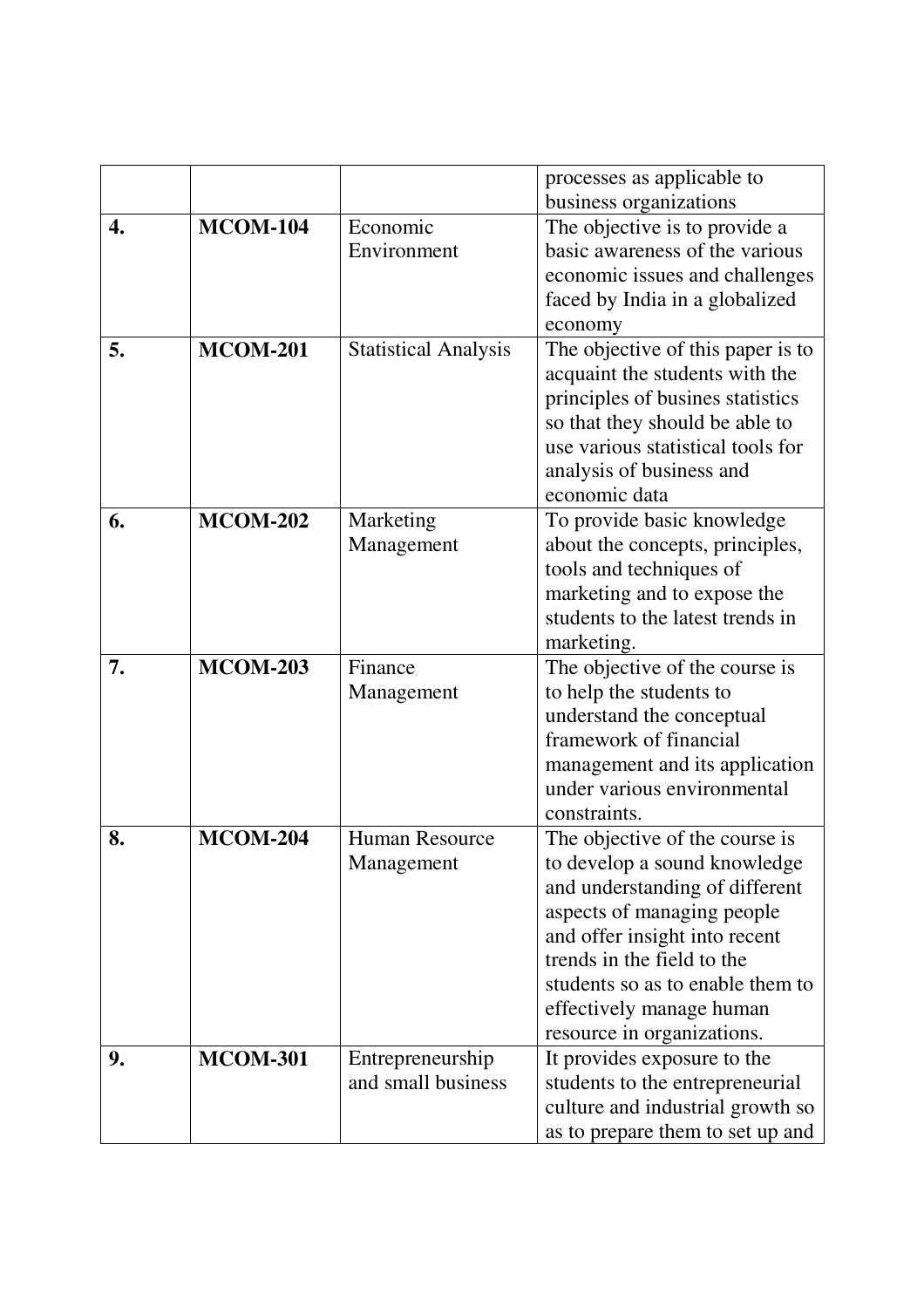|     |                 |                         | manage their own small units.                                     |  |
|-----|-----------------|-------------------------|-------------------------------------------------------------------|--|
| 10. | <b>MCOM-302</b> | Organizational          | Enable students with basic                                        |  |
|     |                 | Behaviour               | knowledge of an Organisation                                      |  |
|     |                 |                         | and its Behaviour and to impart                                   |  |
|     |                 |                         | knowledge regarding                                               |  |
|     |                 |                         | Personality and group                                             |  |
|     |                 |                         | dynamics.                                                         |  |
| 11. | <b>MCOM-303</b> | Corporate               | To equip the students with the                                    |  |
|     |                 | Management              | skills for decision making at                                     |  |
|     |                 |                         | top level of management.                                          |  |
| 12. | <b>MCOM-304</b> | Strategic               | To familiarise students with                                      |  |
|     |                 | Management              | basic concepts of Strategy and                                    |  |
|     |                 |                         | Strategic Management and to                                       |  |
|     |                 |                         | enable students to apply SWOT                                     |  |
|     |                 |                         | analysis in appropriate decision                                  |  |
|     |                 |                         | situations.                                                       |  |
| 13. | <b>MCOM-401</b> | Research                | To equip the students with the                                    |  |
|     |                 | Methodology             | basic understanding of                                            |  |
|     |                 |                         | managerial communication and                                      |  |
|     |                 |                         | research methodology and to                                       |  |
|     |                 |                         | provide an insight into the                                       |  |
|     |                 |                         | application of modern                                             |  |
|     |                 |                         | analytical tools and techniques                                   |  |
|     |                 |                         | for the purpose of management                                     |  |
|     |                 |                         | decision making                                                   |  |
| 14. | <b>MCOM-402</b> | Management              | To acquaint the students with                                     |  |
|     |                 | Information system      | the basics of information                                         |  |
|     |                 |                         | technology and related aspects                                    |  |
| 15. | <b>MCOM-403</b> | Advertising             | The objective of the course is                                    |  |
|     |                 | Management              | to acquaint the students with                                     |  |
|     |                 |                         | the theory and practice of                                        |  |
|     |                 |                         | advertising and media planning<br>in order to enable them to take |  |
|     |                 |                         |                                                                   |  |
|     |                 |                         | up the challenges in the world                                    |  |
|     |                 |                         | of advertising and media                                          |  |
| 16. | <b>MCOM-404</b> | <b>Sales Management</b> | The objective of the course is                                    |  |
|     |                 |                         | to provide a conceptual                                           |  |
|     |                 |                         | understanding of the subject                                      |  |
|     |                 |                         | and familiarize the students                                      |  |